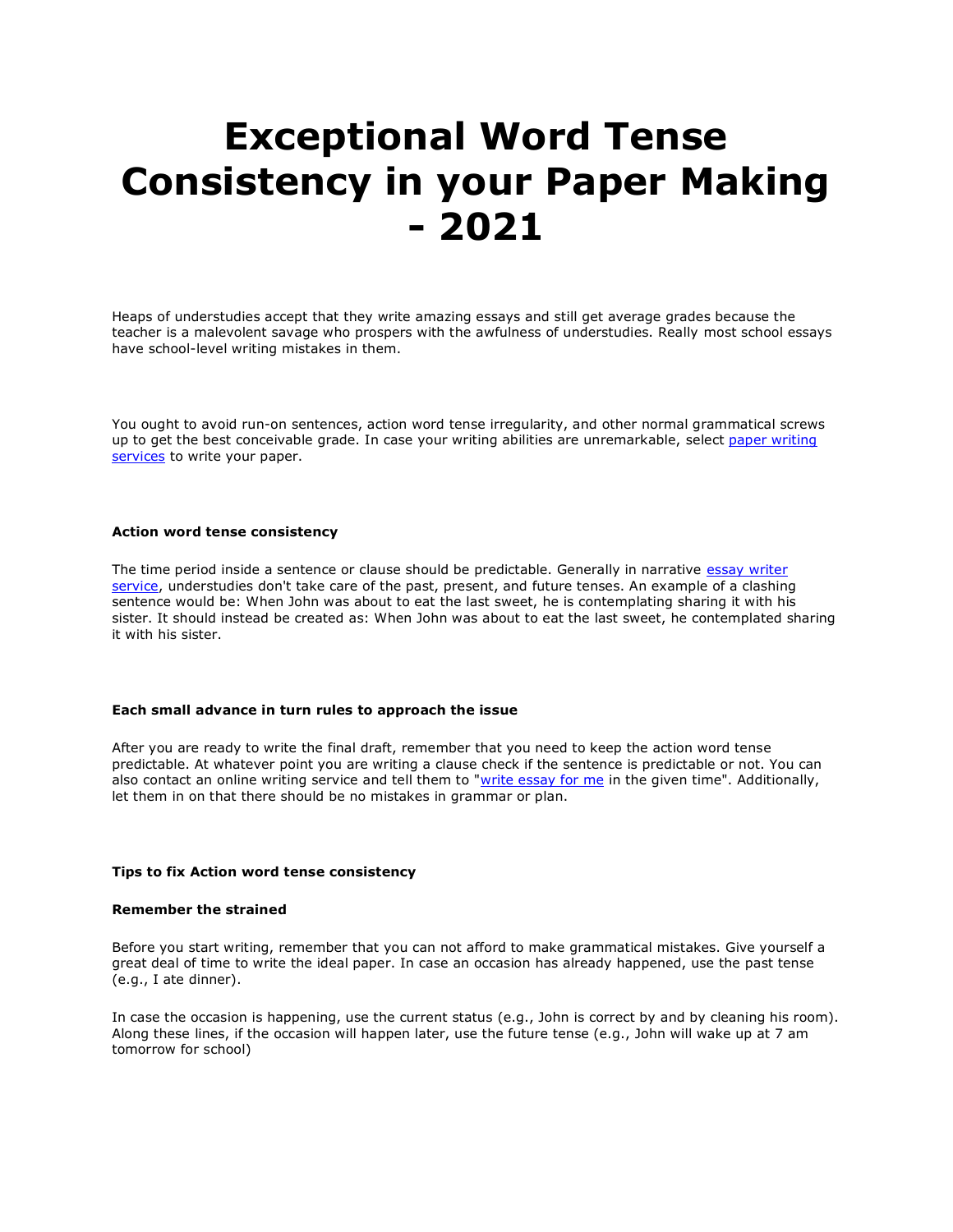# **Express academic paper advice**

Sometimes it isn't exceptionally clear whether to use past, present, or future tense. Remember to use the past tense for crafted by an author that has been circulated. What about we suppose you are to write a proposal and examine the methodology you will use. As you haven't coordinated the research at this point, you will use the past tense. While alluding to an on-going investigation or while stating facts, use the [professional dissertation writers](https://www.gradschoolgenius.com/professional-dissertation-writers) present status.

### **Present status**

Most mistakes are made in the current status. You ought to remember the differentiation between past, present awesome, and present progressing forward tenses. Using the latter with the past tense isn't appropriate. An example of the current magnificent tense is "John has already cleaned up.". this may seem like the past tense yet it isn't.

#### **Proofreading**

After you have completed the final draft, don't immediately submit it. Check each paragraph for irregularity and make the necessary rectifications. Analyze the whole paragraph and express action words in them. At the moment that all the action words are in a similar tense you are all set. You can also introduce your paper on an online [thesis](https://www.gradschoolgenius.com/thesis-writing-service) [writing](https://www.gradschoolgenius.com/thesis-writing-service) [help](https://www.gradschoolgenius.com/thesis-writing-service) website. These locales are not always exceptionally accurate so it rushes to check the work manually as well

#### **Let someone else do it**

In case you are imagining that it is hard to proofread, there's an alternative. You can utilize a write my [thesis](https://www.gradschoolgenius.com/write-my-thesis) service to proofread your document for mistakes. They will read each paragraph totally and right all irregularities. In case you actually aren't satisfied, ask them to write you a totally special essay.

#### **End**

Grammatical mistakes are the greatest allies of bad grades. You ought to actually take a gander at your whole paper for irregularity in tenses, development, and grammar before submitting it. In case you accept that your writing abilities are poor, select an online writing service. After they send you the final draft, manually check for any mistakes.

# **Related Questions:**

[What are the Benefits of Using a Custom Paper Writing Service?](https://www.myperfectpaper.net/paper-writing-service/what-are-the-benefits-of-using-a-custom-paper-writing-service)

[What Essay Writing Service is Good and is Not Fraud?](https://www.myperfectpaper.net/essay-writing-service/what-essay-writing-service-is-good-and-is-not-fraud)

[I Can't Write My Essay, What Should I Do?](https://www.myperfectpaper.net/write-my-essay/I-cant-write-my-essay-what-should-I-do)

[How Much 'Write My Essay' Help Cost?](https://www.myperfectpaper.net/write-my-essay/how-much-write-my-essay-help-cost)